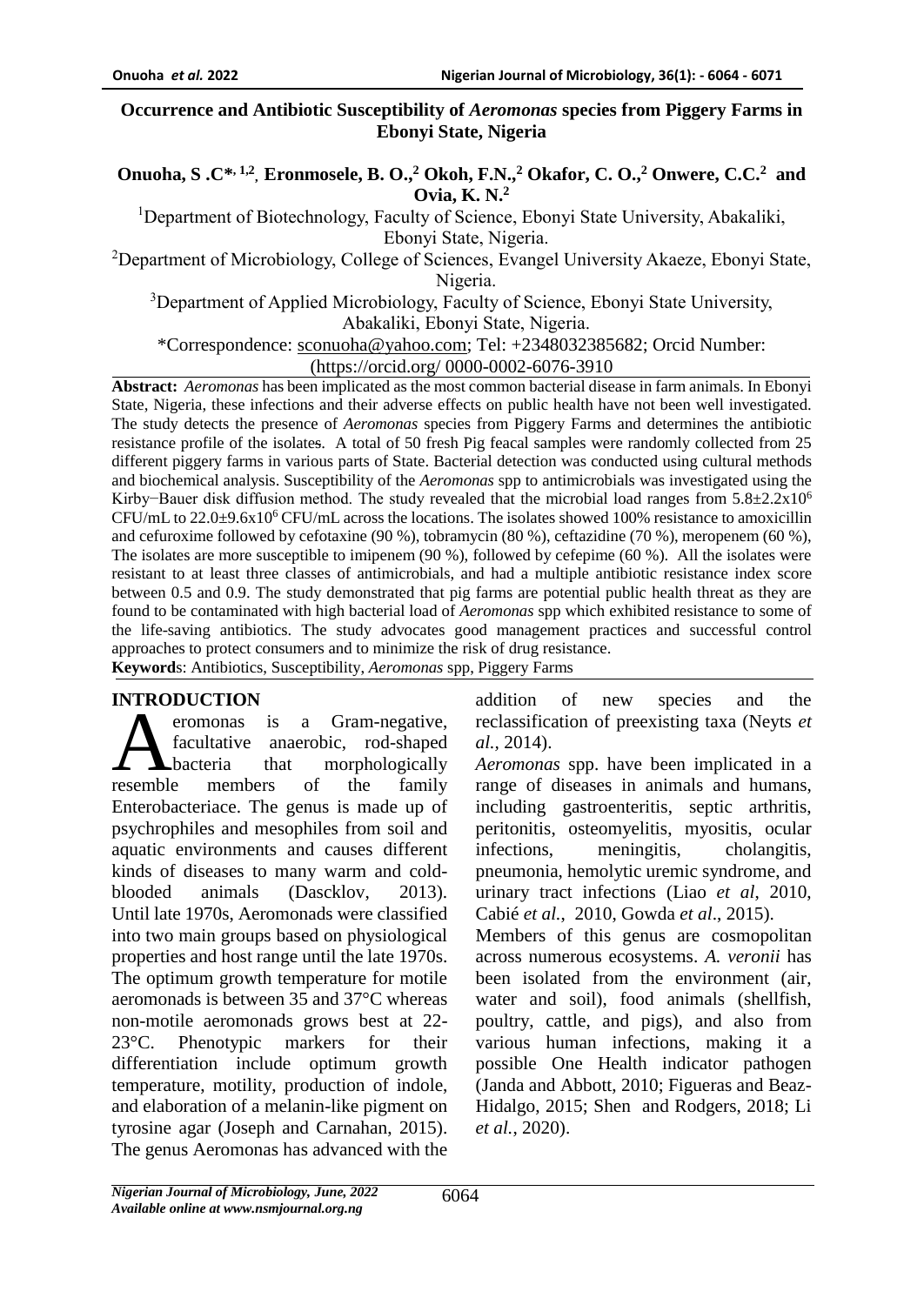Previously, *Aeromonas* species has been observed to be resistant to a wild range of antimicrobial, which is attributed to indiscriminate use of antibiotics in aquaculture, plasmids and horizontal gene transfer. Multiple antibiotic resistance between *Aeromonas* species have been reported globally by different authors (Sen and Rodgers, 2017). Most Aeromonas spp are resistant to ampicillin, while third generation cephalosporin, fluroquinolone and aminoglycosides demonstrated excellent antimicrobial activity (Araujo *et al.,* 2015). *Aeromonas* isolates are intrinsic or chromosomally mediated resistant in cases of water related wound infections not responding to treatments with ampicilin, amoxicillin (Figueras and Beaz-Hidalgo, 2015). Although, ciprofloxacin and third generation cephalosporins are excellent antimicrobials in the treatment of *Aeromonas* associated infections and trimethoprin appears a viable option for the treatment of such infections (Sen and Rodgers*,* 2017).

*Aeromonas* spp have been implicated in both humans and animals and their importance to public health is a consequence of their high virulence and resistance to antimicrobials. Reviewed literature indicated that there is an increasing report in number of cases of gastroenteritis due to Aeromonas in Nigeria and worldwide, vectored by contaminated food and water. However, there is paucity of data on the occurrence of *Aeromonas* in piggery farms located in Ebonyi State Nigeria. The study detects the presence of *Aeromonas* spp in piggery farms and determines the antimicrobial resistant pattern of the isolates.

# **MATERIALS AND METHODS**

Approval and consent for the study were obtained from the owners of the various pig farms. The study was conducted from March 2020 to June 2020 at the Microbiology Laboratory of Ebonyi State University Abakaliki, Nigeria.

Fifty (50) fresh Pig fecal samples were randomly collected from 25 different piggery

farms from various parts of Abakaliki in Ebonyi State. All samples were collected aseptically using universal sterile container and immediately transported to the laboratory with ice packs and analyzed.

*Aeromonas* spp was isolated using standard microbiological procedures according to Cheesbrough (2006). Approximately one (1 ml) each of the samples was aseptically measured into test tubes containing 9 ml of sterile distilled water and shaken thoroughly for even distribution of organisms to make a stock. Thereafter, ten-fold serial dilution of the samples was carried out and subsequently inoculated on a freshly prepared nutrient agar plates and incubated at 37℃ for 24 hours. After incubation, some colonies were transferred to freshly prepared *Aeromonas*  agar and allowed to grow for 24 hours. Growth were observed and representative colonies were picked, sub-cultured and subsequently identified using biochemical tests, that include; Fermentation of mannitol, catalase, coagulase, and thermostable DNase. Antibiotics Sensitivity testing was done on Muller Hinton Agar (Oxoid, UK) plates using standard disk diffusion method according to Clinical and Laboratory Standard Institute (2017). The antibiotic disks used include; imipenem (10 µg), cefoxitin (30 µg), cefotaxime (30 µg), cefeprime (30 µg), meropenem (10 µg), tobramycin (10 µg) ceftazidime (30 µg) and amoxicillin clavulanic acid (30 µg). All the antibiotics disk were procured from Oxoid limited (Oxoid, UK). These antibiotics were chosen either because they are used in both medicine and human veterinary practice or as a result of previous studies with reports of microbial resistance to them. Colonies of confirmed *Aeromonas* isolates were collected using wire loop and were dispensed into test tubes containing 5 ml distilled water. The cell concentration was adjusted to 0.5 MacFarland standard and these were streaked on freshly prepared Mueller-Hinton agar plates.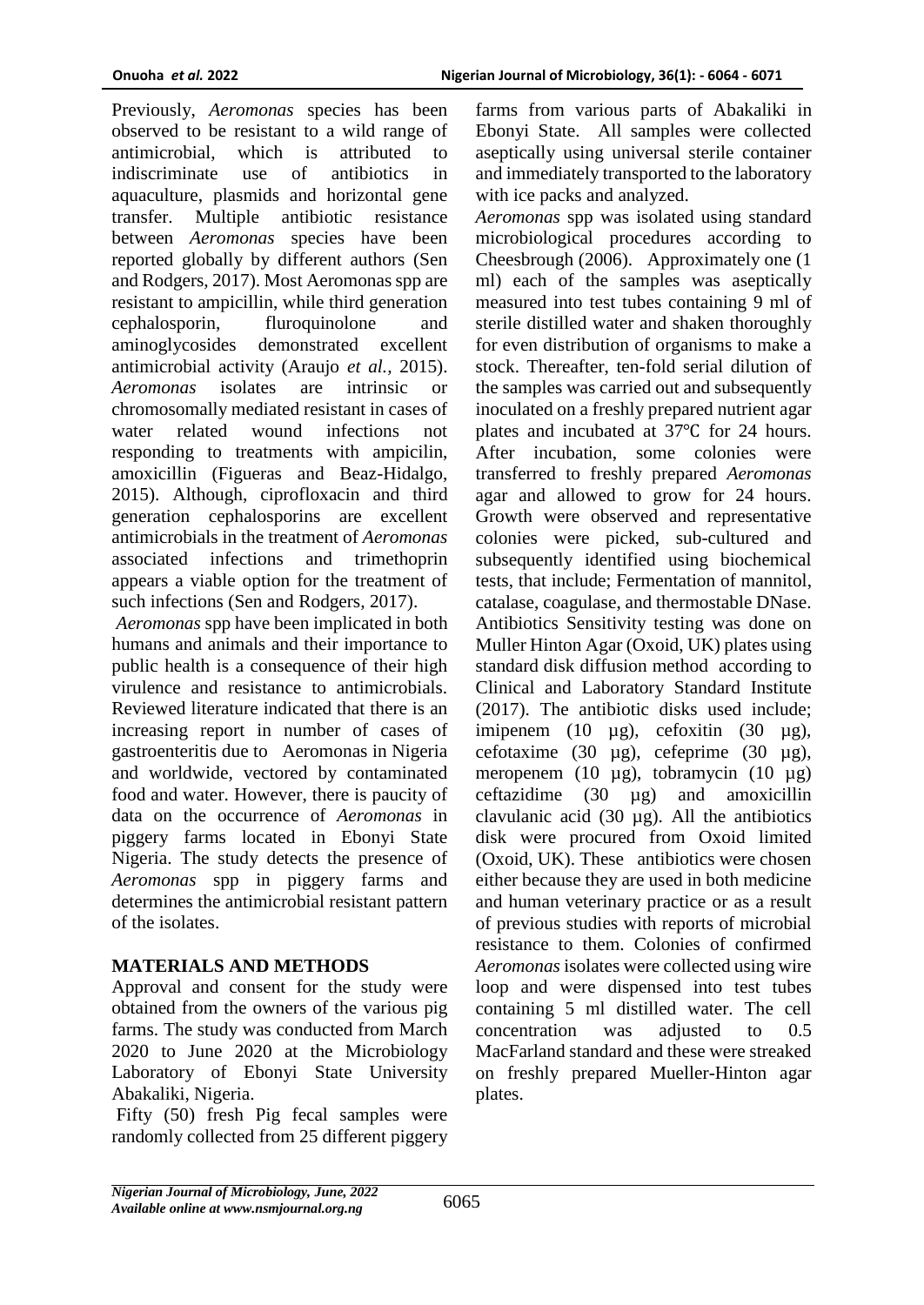The plates were allowed to stand for 15 minutes so that the cells will adapt to the environment of the medium. After this, the standard antibiotic disks were placed 15 mm apart on the plates and incubated at  $30^{\circ}$ C for 24 hours and the zones of inhibition were measured according to CLSI criteria (2017) Multiple antibiotic resistance (MAR) index was determined for each isolate by using the formula  $MAR = a/b$  (where a represents the number of antibiotics to which the test isolate depicted resistance and b represents the total number of antibiotics to which the test isolate has been evaluated for susceptibility). MARI of relative ratio  $>1$  is shown to represent potential risk source of resistant strain from the environment (Raiz *et al,* 2011)

### **Statistical Analysis**

Generated data was presented as mean±standard deviation which was used to analyze the data. Values of  $P \le 0.05$  were considered significant

# **RESULTS**

The study revealed the presence of *Aeromonas spp* in the pig feacal samples from the study area The study revealed that mcrobial load of pig feacal samples from the study area ranged from  $5.8 \pm 2.2 \times 10^6$  CFU/ml to  $22.0\pm9.6x10^6$  CFU/ml across the locations. It showed that samples collected from location designated **PG<sup>6</sup>** recorded the highest

microbial load  $(22.0\pm9.6x10^6)$ , followed by samples from  $PG_5$  (19.2 $\pm$ 0.6x10<sup>6</sup>), while **PG1** had the least microbial load  $(5.8 \pm 2.2 \times 10^6)( \text{Table 1}).$ 

Figure 1 shows the distribution of *Aeromonas* species among the samples collected from different locations. It revealed that samples collected from **PG<sup>18</sup>** had the highest prevalence (10%), followed by samples from **PG10** (8%), while samples from **PG2**, **PG6**, **PG**<sub>14</sub>, **PG**<sub>13</sub>, **PG**<sub>16</sub> and **PG**<sub>24</sub> had the least prevalence of (2%).

The study showed that the isolates exhibited varying degree of resistance against antibiotics used. The isolates showed 100% resistance to amoxicillin and cefuroxime followed by cefotaxine (90%), tobramycin (80%), ceftazidine (70%), and meropenem (60%) (Table 2). The isolates were more susceptible to imipenem (90%), followed by cefepime (60%) (Table 2)

The result of the multiple antibiotics resistant index among the *Aeromomnas* isolates showed that the isolates MAR index ranges from 0.4 to 0.9 with mean MARI value of 0.7 across all locations. The isolates with the highest MAR index includes isolates from **PG22**, **PG8**, **PG11**, **PG3**, **PG<sup>15</sup>** and **PG<sup>11</sup>** which exhibited 90% resistance to the tested antibiotics, while the least which recorded MARI index of 0.4 being resistant to 3/8 of the antibiotics was from **PG<sup>16</sup>**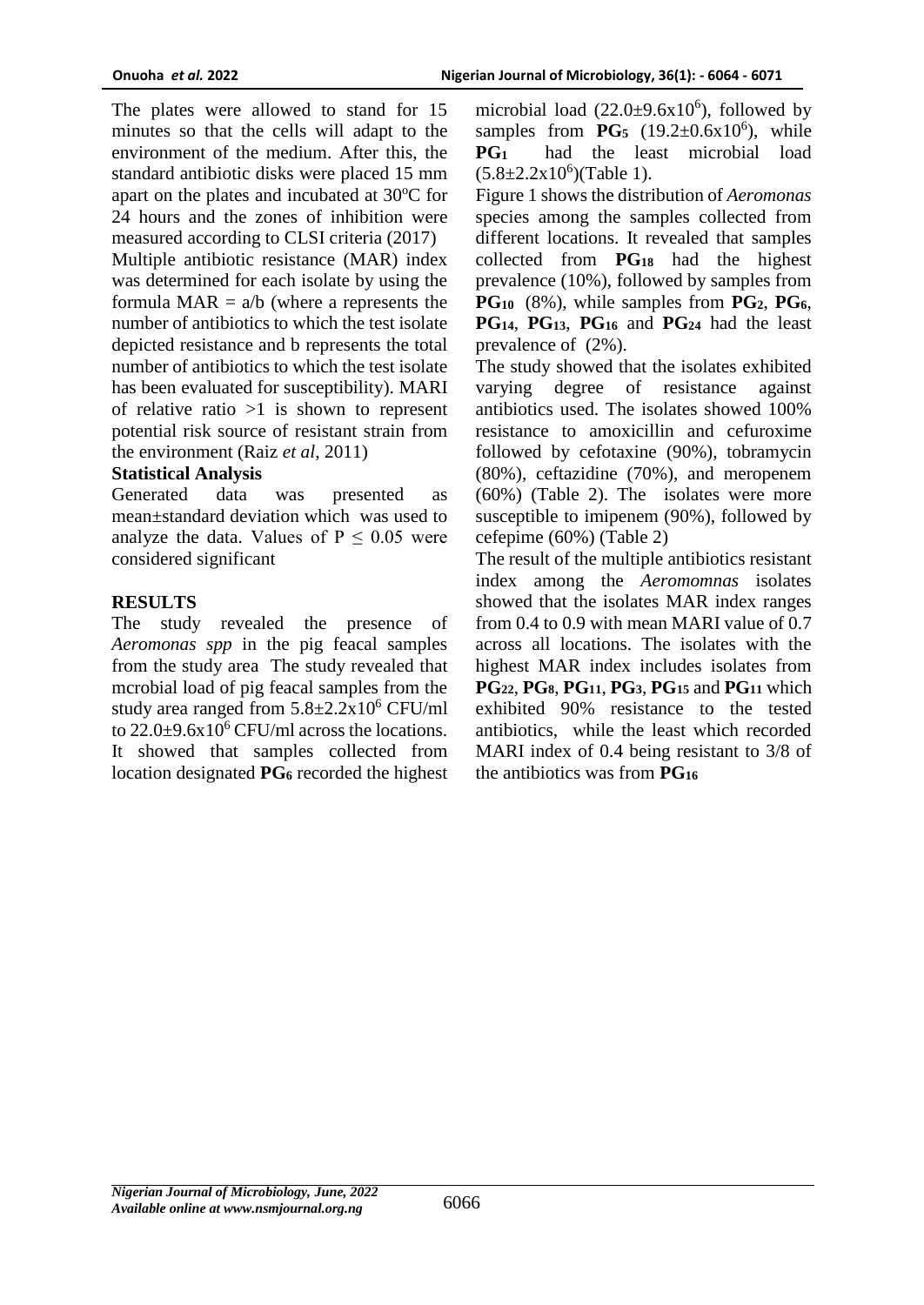| Sample code      | $1 - 55 - 7$<br>$CFU/ml(\times 10^6)$ |
|------------------|---------------------------------------|
| PG <sub>1</sub>  | $5.8 + 2.2$                           |
| PG <sub>2</sub>  | $15.1 \pm 0.4$                        |
| PG <sub>3</sub>  | $10.2 \pm 4.2$                        |
| PG <sub>4</sub>  | $10.4 \pm 1.7$                        |
| PG <sub>5</sub>  | $19.2 \pm 0.6$                        |
| PG <sub>6</sub>  | $22.0+9.6$                            |
| PG <sub>7</sub>  | $15.4 \pm 8.2$                        |
| PG <sub>8</sub>  | $14.8 + 4.5$                          |
| PG <sub>9</sub>  | $14.4 \pm 3.9$                        |
| PG <sub>10</sub> | $14.0 \pm 1.1$                        |
| PG <sub>11</sub> | $14.8 \pm 5.6$                        |
| PG <sub>12</sub> | $13.6 \pm 1.7$                        |
| PG <sub>13</sub> | $13.4 \pm 7.1$                        |
| PG <sub>14</sub> | $17.2 \pm 5.1$                        |
| <b>PG15</b>      | $11.4 \pm 1.4$                        |
| PG <sub>16</sub> | $11.2 \pm 6.2$                        |
| PG <sub>17</sub> | $20.4 \pm 1.1$                        |
| PG <sub>18</sub> | $14.0 \pm 4.5$                        |
| PG <sub>19</sub> | $21.2 \pm 2.3$                        |
| $PG_{20}$        | $8.0 \pm 1.7$                         |
| PG <sub>21</sub> | $17.6 \pm 1.1$                        |
| $PG_{22}$        | $13.3 \pm 1.3$                        |
| PG <sub>23</sub> | $9.8 + 0.8$                           |
| PG <sub>24</sub> | $12.4 \pm 1.1$                        |
| PG <sub>25</sub> | $6.0 \pm 1.7$                         |

**Table 1: Microbial load of piggery samples**



**Figure 1: Prevalence of** *Aeromonas* **spp from different sample locations**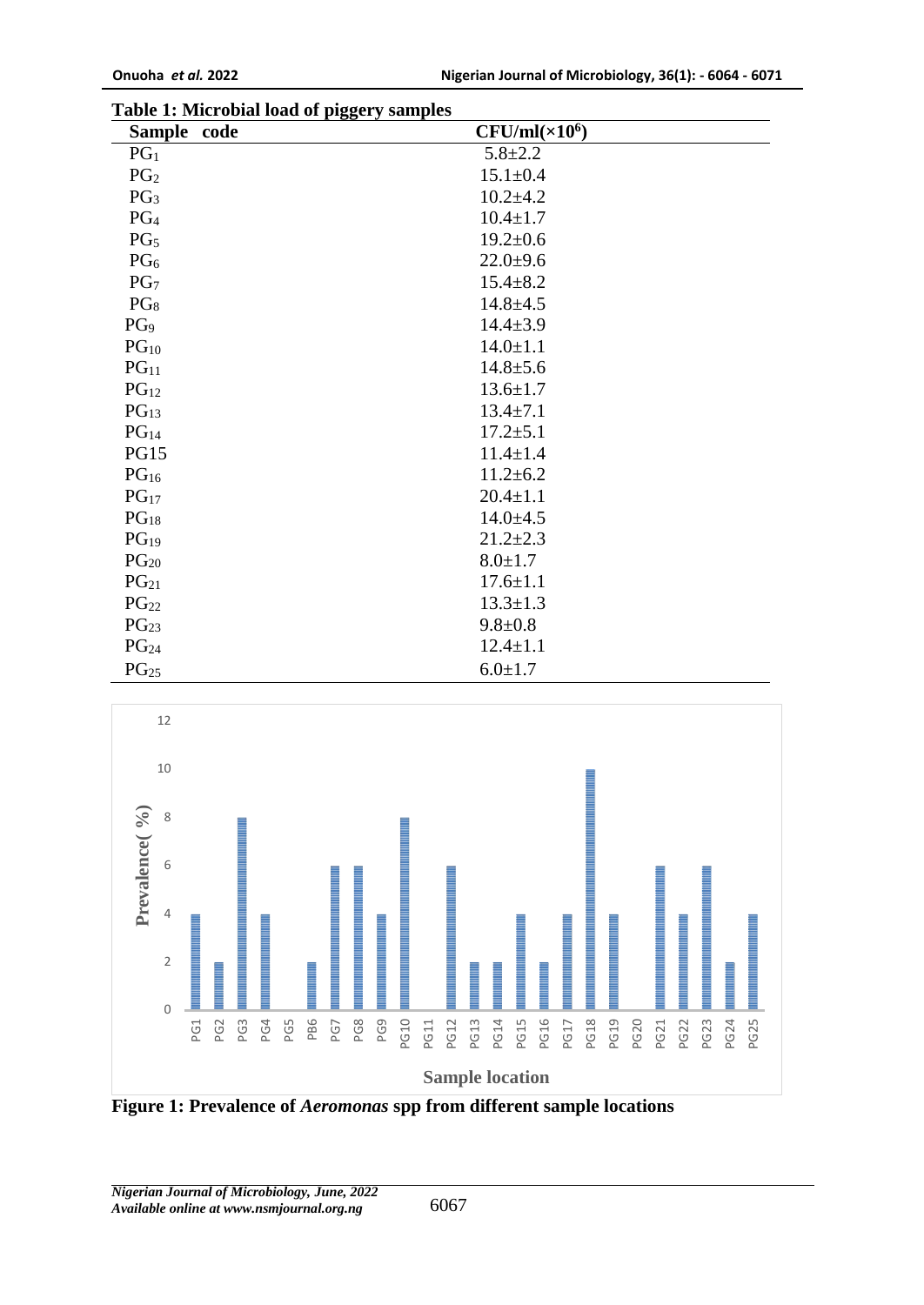| <b>Antibiotics</b> | Resistance $(\% )$ | Intermediate $(\% )$ | Susceptible $(\% )$ |
|--------------------|--------------------|----------------------|---------------------|
| <b>IPM</b>         | 5(10)              | 0(0)                 | 45(90)              |
| <b>CTX</b>         | 45(90)             | 0(0)                 | 5(10)               |
| <b>AMC</b>         | 50(100)            | 0(0)                 | 0(0)                |
| <b>CXM</b>         | 50(100)            | 0(0)                 | 0(0)                |
| <b>TOB</b>         | 40(80)             | 0(0)                 | 10(20)              |
| CAZ                | 35(70)             | 0(0)                 | 15(30)              |
| <b>FEP</b>         | 15(30)             | 5(10)                | 30(60)              |
| <b>MEM</b>         | 30(60)             | 0(0)                 | 20(40)              |

**Table 2: Antibiotics susceptibility study profile of** *Aeromonas* **spp against various antibiotics**

Keys**:** IPM=Imipenem, CXM=Cefuroxime, CTX=Cefotaxine, FEP=Cefepime, MEM=Meropenem,

TOB=Tobramycin, CAZ=Ceftazidine, AMC=Amoxicillin

|                     | Table 3: Multiple antibiotics resistance index (MARI) of Aeromonas isolated from the |  |  |  |  |
|---------------------|--------------------------------------------------------------------------------------|--|--|--|--|
| different locations |                                                                                      |  |  |  |  |

| <b>LOCATION</b>  | <b>MARI</b>      | <b>ANTIBIOTICS</b>              |
|------------------|------------------|---------------------------------|
| $PG_{20}$        | 0.5              | CTX, AMC, CXM, MEM              |
| PG <sub>24</sub> | 0.6              | <b>CTX AMC CXM TOB CAZ</b>      |
| $PG_{22}$        | 0.9 <sub>o</sub> | CTX AMC CXM TOB CAZ FEP MEM     |
| $PG_8$           | 0.9              | CTX AMC CXM TOB CAZ FEP MEM     |
| PG <sub>19</sub> | 0.8              | CTX AMC CXM TOB CAZ MEM         |
| $PG_{21}$        | 0.8              | CTX AMC CXM TOB CAZ MEM         |
| PG <sub>16</sub> | 0.4              | <b>AMC CXM TOB</b>              |
| $PG_8$           | 0.8              | IPM CTX AMC CXM TOB CAZ         |
|                  |                  | <b>CTX AMC CXM</b>              |
|                  |                  | CTX AMC CXM TOB CAZ MEM         |
| PG <sub>16</sub> | 0.4              | <b>CTX AMC CXM MEM</b>          |
| PG <sub>18</sub> | 0.8              | <b>CTX AMC CXM TOB CAZ MEM</b>  |
| $PG_{12}$        | 0.5              | CTX AMC CXM TOB CAZ             |
| $PG_{6}$         | 0.8              | CTX AMC CXM TOB CAZ FEP MEM     |
| $PG_{17}$        | 0.6              | <b>CTX AMC CXM MEM</b>          |
| PG <sub>3</sub>  | 0.9              | CTX AMC CXM TOB CAZ MEM CTX AMC |
| PG <sub>24</sub> | 0.5              | CXM TOB CAZ FEP MEM CTX AMC CXM |
| PG <sub>23</sub> | 0.8              | TOB CAZ FEP MEM CTX AMC CXM     |
| PG <sub>15</sub> | 0.8              | <b>MEM</b>                      |
| PG <sub>11</sub> | 0.6              |                                 |
| PG <sub>2</sub>  | 0.9              |                                 |
| Mean             | 0.7              |                                 |

Key: IPM=Imipenem, CXM=Cefuroxime, CTX=Cefotaxine, FEP=Cefepime, MEM=Meropenem, TOB=Tobramycin, CAZ=Ceftazidine, AMC=Amoxicillin.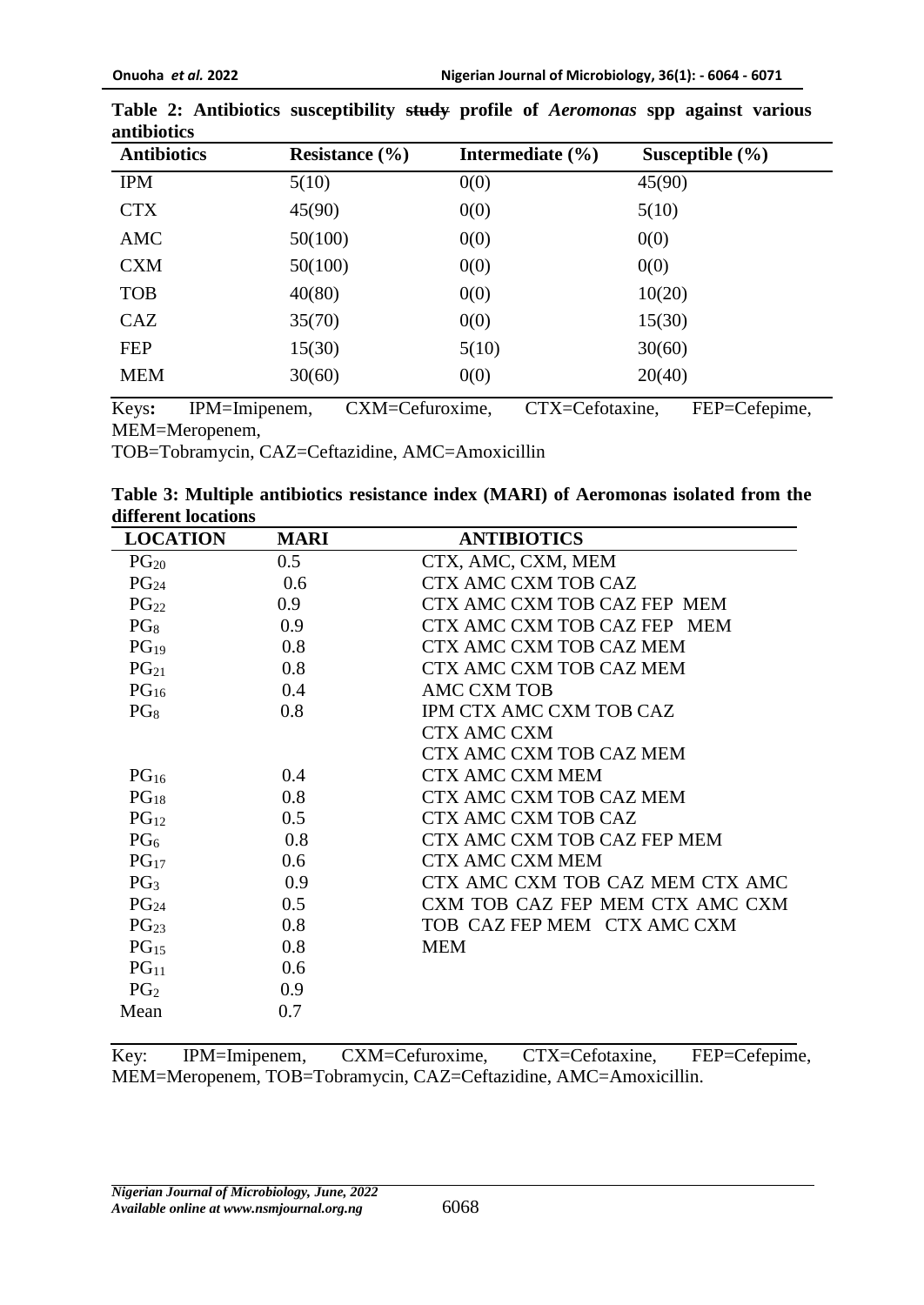# **DISCUSSION**

The findings of the study demonstrated that *Aeromonas* spp existed in high densities in pig faecal samples in the study area with microbial counts that ranges from  $5.8\pm2.2\times10^{6}$  CFU/ml to  $22.0\pm9.6\times10^{6}$ CFU/ml. The study further shows that the prevalence of *Aeromonas* spp among the different pig farms ranges from 2 to 10% The high microbial loads obtained in some of the sampled farms is an indication that pigs reared for human consumption in the area are highly contaminated posing a public health threat. The high contamination level could be as a result of poor hygiene in animal rearing and improper handling of pigs during the course of rearing them. The findings of this study correlates with study of Andelova *et al* (2006) who reported a prevalence of 8% of *Aeromonas spp* in pig droppings. However, the observation of the present study shows significant variation with the report of Grim *et al* (2014) who reported a prevalence of 22% to 31% of *Aeromonas* spp from pig droppings.

The findings of the study indicated varied susceptibility pattern of the *Aeromonas* spp isolated from various location of the study area against the different antibiotic used. The isolates exhibited 100% resistance to amoxicillin and cefuroxime followed by cefotaxine, while tobramycin, ceftazidine, meropenem, cefepime and others shows various degrees of resistances. The observation of this study is consistent with other works reported in Nigeria and other parts of the world (Isoken and Okoh, 2012; Usui *et al*., 2016; Chen *et al*., 2016; Deng *et al*., 2016; Edberg *et al,* 2007). Sen and Rodgers (2017) expounded that high antibiotic resistance could be attributed to the indiscriminate use of antibiotics in aquaculture, plasmids and horizontal gene transfer and the high demand for white meat globally.

Multiple antibiotic resistance among *Aeromonas* species is gradually becoming a global concern since several phenotypes of

the organism has been associated with indiscriminate use of antibiotics in agriculture, hospital and environmental sources making the *Aeromonas* spp. an integral component for effective marker in monitoring antimicrobial resistance in both aquatic and agricultural settings (Usui *et al*., 2016) and also a possible indicator bacteria that allows for the dissemination of antibiotic resistance in an aquatic environment (Baron *et al*., 2017). The MAR index of the test isolates of *Aeromonas* spp examined in this study ranged from 0.4 to 0.9 with the mean MAR index of 0.7. The MARI value observed in this study is higher than the  $\leq 0.2$ recommended MAR index for bacteria that have not been exposed to indiscriminate and continuous use of antibiotics. Several other authors have reported similar high MARI in their studies Igbinosa *et al* (2012) reported high MARI index on bacteria associated with abattoir and aquaculture effluents, also Onuoha *et al* (2016) reported a high MARI among multiple drug resistant Gram negative and Gram-Positive bacteria isolated from abattoir waste and its receiving waters in Ebonyi State, Nigeria. Other studies indicated that *Aeromonas* spp has over the years displayed a consistent MDR across different sources such as hospital, water, livestock, poultry, aquaculture, food and environmental sources making them to be a widespread opportunistic pathogen (Fatih *et al.,* 2007; Zhou *et al*., 2019; Marta *et al*., 2020; Ana and Maria, 2020). Furthermore in Nigeria generally, animal farms and fish ponds are located within human habitats thereby predisposing the human population to the risk of antimicrobial resistance genes (ARGs) within these areas. In their contribution, Ana and Maria (2020) identified the need for adequate monitoring of *Aeromonas* spp in water and food samples because there is an assumption that infections produced by the Aeromonads may constitute a great public health problem in the near future because of its diverse ecology and complex pathogenicity.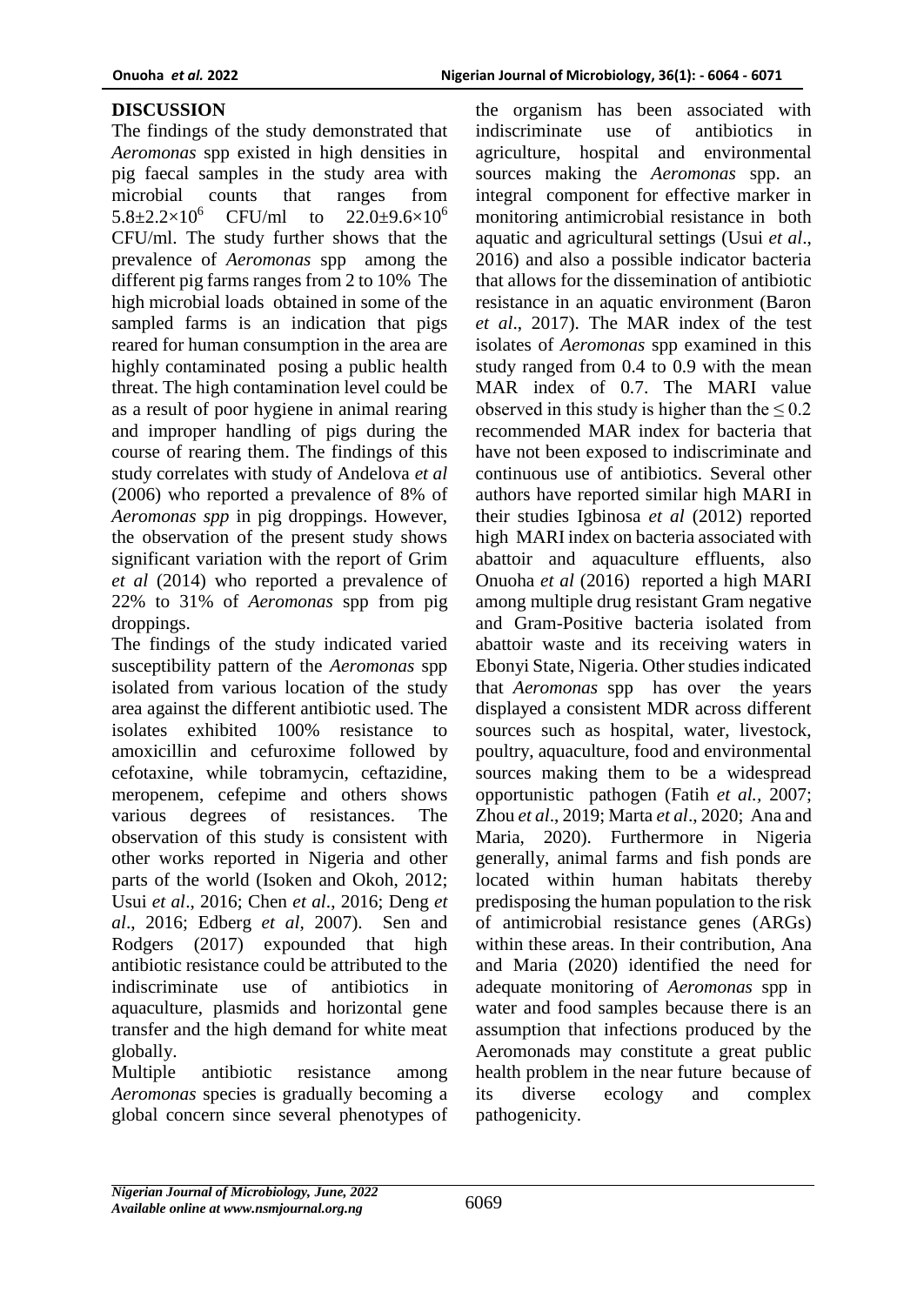### **CONCLUSION**

The study demonstrated that fecal samples obtained from pigs reared at different farms in Abakaliki contains high concentration of antimicrobial resistant species of *Aeromonas* with high MAR index. This is a serious problem to consumers who intend to sort for

### **REFERENCES**

- Ana, F. and Maria J. F. (2020). An Update on the Genus *Aeromonas*: Taxonomy, Epidemiology and Pathogenicity. *Microorganisms*, 8: 129.
- Andelova, A., Porazilova, I. and Krejci, E. (2006). Correspondence. *Aeromonas* agar is useful selective medium for isolating aeromonads from faecal samples*. Journal of Medical Microbiology,* **55**:16-25.
- Araújo, V. S, Pagliares, V.A., Queiroz, M. L. and Freitas-Almeida, A.C. ( 2015).Occurrence of *Staphylococcus* and enteropathogens in soft cheese commercialized in the city of Rio de Janeiro, Brazil. *Journal of Applied Microbiology*, 92(6):1172–1177.
- Baron S, Granier S. A, Larvor E, Jouy E, Cineux M, Wilhelm A, Gassilloud B, Le Bouquin S, Kempf I and Chauvin, C (2017) . *Aeromonas* diversity and Antimicrobial Susceptibility in Freshwater—an attempt to set generic epidemiological cut-off values. *Frontier in Microbiology.* 8:503.
- Cheesbrough, M (2006) District laboratory practice in tropical countries, Part 2. Cambridge University Press, Cambridge, UK. 23-78, 137-159.
- Clinical and Laboratory Standard Institute (CLSI) (2017.). Performance Standard for antimicrobial Susceptibility Testing M02-A10. M07-A10 and M11-A8  $27<sup>th</sup>$  edition
- Cabié, A, Hope-Rapp, E, Beaucaire, G.; Hochedez, P, Nicolas, M and Olive, C. (2010). Bacteremia Caused by *Aeromonas hydrophila* Complex in the Caribbean Islands of Martinique and Guadeloupe. *American Journal of*

white meat and protein from pigs and as well to the treatment of infectious complications associated to multi drug resistance. The presence of *Aeromonas* specie in pig faecal samples poses great threat to the consumer's health. It is preeminent that measures should be taken to circumvent this situation.

> *Tropical .Medicine Hygiene*, 83: 1123–1127

- Chen, P.L, Lamy, B and Ko W.C (2016). *Aeromonas dhakensis*, an Increasingly Recognized Human Pathogen. *Frontier in Microbiology*. 7:793
- Dascklov, H. (2013). The importance of *Aeromonas hydrophilia* in food safety. *Food control*, 17(6):474-483
- Deng Y, Wu Y, Jiang L, Tan A, Zhang R and Luo, L (2016). Multi-Drug Resistance Mediated by Class 1 Integrons in *Aeromonas* Isolated from Farmed Freshwater Animals. *Frontiers in Microbiology,* 7:935.
- Edberg, S. C., Browne, F. A. and Allen, M. J. (2007). Issues for microbial regulation: *Aeromonas* as a model. *Critical Review on Microbial infection,* 33:89-100.
- Fatih M., Ayşenur K and Sadık D. (2007). Distribution and antibacterial drug resistance of *Aeromonas* spp. from fresh and brackish waters in Southern Turkey**.** *Annals of Microbiology,* 57 (3**):** 443-447.
- Figueras, M.J and Beaz-Hidalgo, R (2015) *Aeromonas* infections in humans. In *Aeromonas*; Caister Academic Press: Norfolk, UK, pp. 65–108.
- Gowda, T.K.G.M, Reddy, V.R.A.P, Devleesschauwer, B, Zade, N.N, Chaudhari, S.P, Khan, W.A, Shinde, S.Vand Patil, A.R (2015) Isolation and Seroprevalence of *Aeromonas* spp. Among Common Food Animals Slaughtered in Nagpur, Central India. *Foodborne Pathogenic disease,* 12:  $626 - 630.$